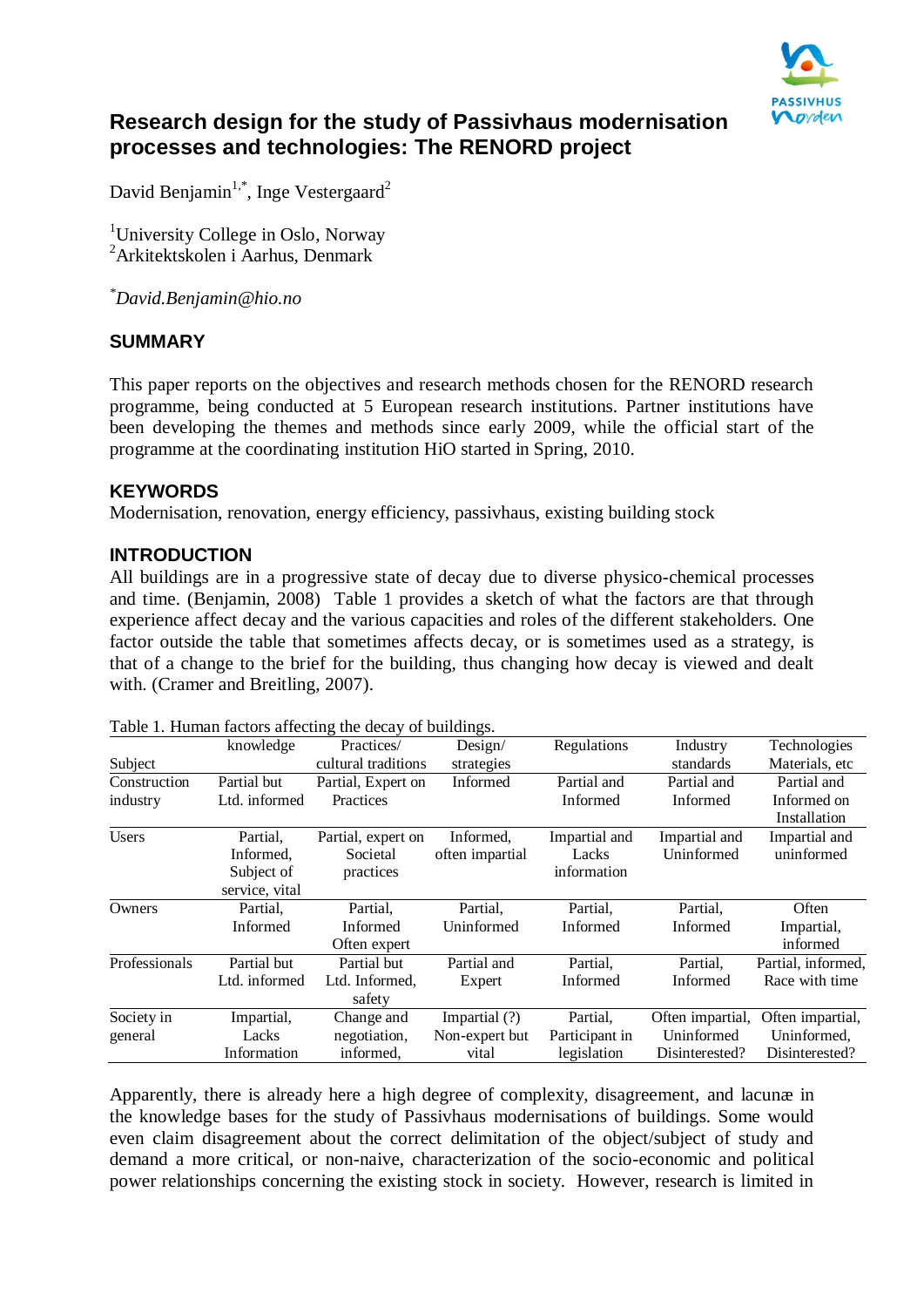

time, budget, and its use of disciplines, so that the RENORD project has chosen to focus on understanding the physical structure, the construction process, and the design-related issues concerned with the achievement of the Passivhaus standard for modernisations, (or at least low-energy modernisation with Passivhaus components). Thus, an anthropological view of society is coupled with the technical view in the service of understanding how and why projects get built, how decisions are made, what affect tradition, normal practices, technological innovation, and market penetration have on the design/construction process, and finally, what might be useful strategies and approaches for studying passivhaus modernisations. The final product of the RENORD project will be two-fold: A document coauthored with industry partners that will detail best practices processes, technologies, and design/engineering strategies and designs for the Passivhaus modernisation of existing structures in Norden, and enhanced research capacity within Norden on the research subject. As of now, the RENORD research group on Passivhaus modernisation in Norden is made up of the Tampere University of Technology (Tampere), Arkitektskolen i Aarhus (Aarhus), the Swedish Environmental Research Institute, located in Stockholm (IVL), Oslo University College (Oslo), and Lang Consulting/IG Passivhaus Österreich (Vienna).

# **ENERGY AND COMPLEXITY OF MODERNISATIONS**

As in Table 1, under "Regulations," It is precisely because of the emerging perception that many buildings, even relatively new ones, are wasteful of energy, that many of these buildings are now seen as decayed or in need of repair, upgrading, or modernisation. It is the contention of the RENORD partners, along with many other authors, that such buildings not simply be demolished in the uncritical search for the newest and flashiest sustainability symbol, but rather that their preservation through the best practices of Passivhaus type modernisation contributes to both energetic and resource sustainability efforts, but also broader societal goals such as historic preservation, retention of urban wholeness, preservation of the feeling of *home* (Cramer and Breitling, 2007; Benjamin, 1996),and the preservation of historically significant aesthetics and building techniques.

Further, the processes involved in modernising a building to the Passivhaus standard are often quite involved. They run the gamut from the practical experience of preservation tradespersons and architects/engineers acquainted with working on old buildings to the latest techniques of stakeholder participation and the incorporation of Building Information Modelling together with centrally controlled Building Automation Systems. (Wikipedia, 2010).

#### **THE RESEARCH OBJECTS AND THE RESEARCH APPROACH**

Thus, the RENORD research effort needs to study an object, as well as a process, and indeed, an object that is viewed in different ways by different stakeholders. RENORD has chosen to look at these projects as case studies and to use the widely available literature on the case study method. (Groat and Wang, 2001). This method shows a way forward to understanding the object and the process of building as different stakeholders view it, and thus has the ability to benefit from triangulation concerning the "reality" of the performance of the construction processes and the building itself. Further, stakeholders, such as users, bring up issues concerning the building and it"s use that often go unnoticed by architects/engineers or owners. Finally, by looking at the whole building and its process of becoming, one can begin to see how different elements, processes, materials, stakeholders, and time itself interact to make the building what it becomes when the project achieves substantial completion, or at other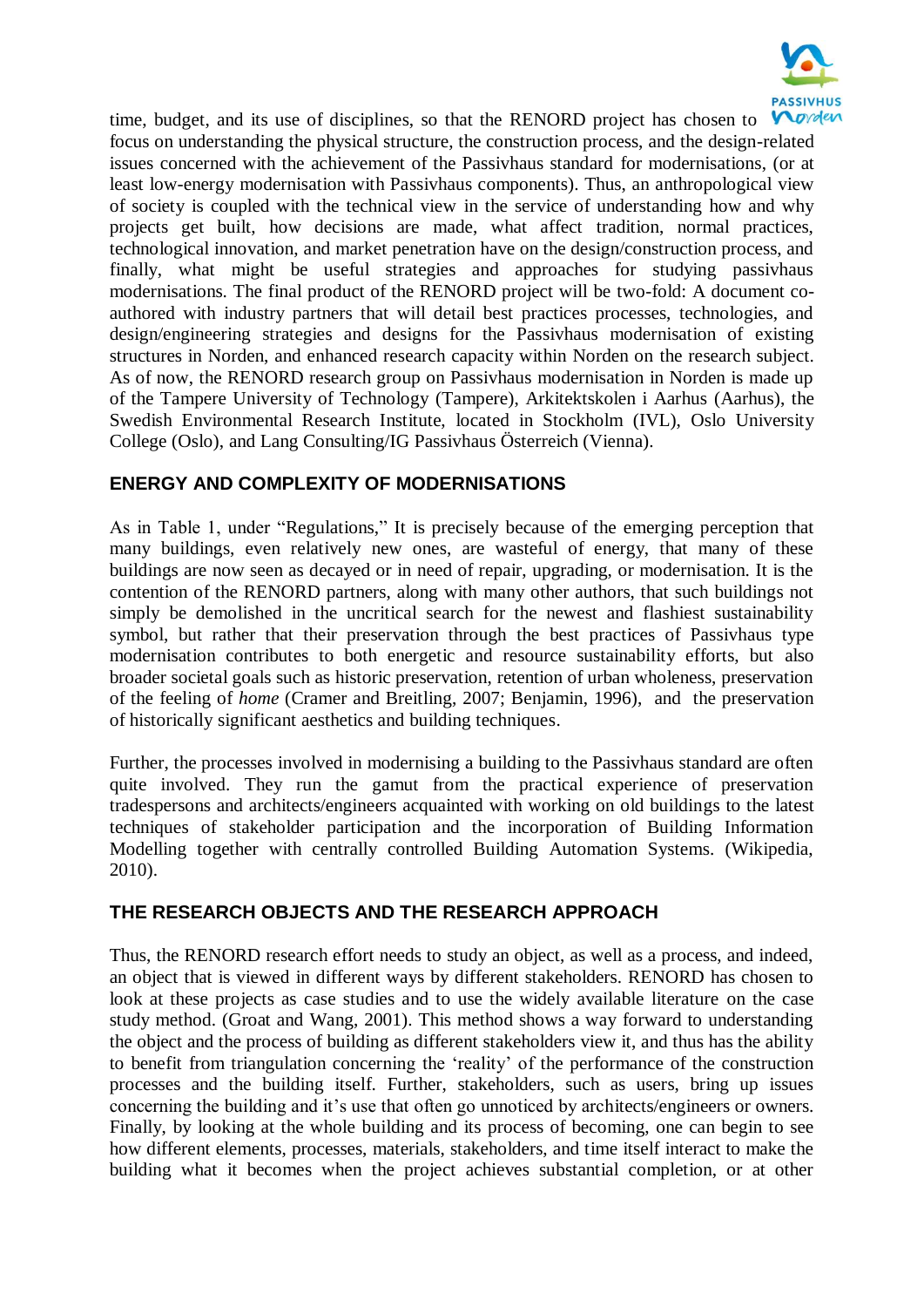

relevant times. All this goes toward making a so-called 'real-world' model of the  $\blacktriangledown$ building and its construction process. With such models, illustrated in Fig. 2, if built with care by using the same parameters and measurement criteria, one can begin to compare the case studies to both standards of interest (such as the Passivhaus standard), and to other buildings of the same type, other building types, or similar buildings but in other countries or climate zones. By such comparison, RENORD plans to look for generalities of how the modernisation process works, how well it functions to achieve the goals of the brief, how well the building functions energetically, and where might improvements be made in terms of design processes and strategies, the use of materials, components, and equipment, and with regards to the design/construction process itself.

In parallel with the use of the case study method of model construction and comparative analyses, the RENORD group of researchers will develop a general understanding of the modernised structures and their associated processes by developing in series *theses, antitheses,* and *syntheses* about the research objects. The construction of this series will further the holistic and inclusive understanding of the Passivhaus modernisations in time and space as dynamic processes, which should thus allow the group to compose the user guidelines on Passivhaus modernisation together with the several industry partners in the five different countries.

.

The techniques used to develop these theses, antitheses, and syntheses concerning the modernisations and their construction processes include:

- 1. Literature reviews and content analysis of sources focused on the fields of Passivhaus design/construction, Passivhaus modernisations, construction and process innovation, energy efficiency for buildings, and historical conservation/restoration of buildings.
- 2. Traditional type discussion and correspondence between PhD students and their advisors and colleagues.
- 3. Ethnographic type interviews with industry partners within the construction industry.
- 4. Document analysis of drawings and specifications of case study objects, from the industry partners.
- 5. Seminars and colloquia involving both industry partners and research partners together for the presentation and criticism of these themes.
- 6. Finally, traditional editorial meetings to draft and edit the final document user guide to modernisation.

# **DELIMITATION AND DISCUSSION OF RESEARCH THEMES**

HiO, Tampere, Aarhus, and IVL began a series of seminars and networked collaboration on the theme of Passivhaus modernisation of large, urban structures in 2008. In 2009, after meetings at international conferences, Guenter Lang of Lang Consulting in Vienna joined our collaborative network.

At present, research partners are involved in the following activities:

- 1. Developing an overview of the general existing situation for the existing stock in their own country, for the industry partners concerned, and especially with regard to buildings that will or are undergoing modernisation to the Passivhaus standard.
- 2. Defining concepts and architectural/engineering strategies for modernisation.
- 3. Selecting and documenting likely case studies.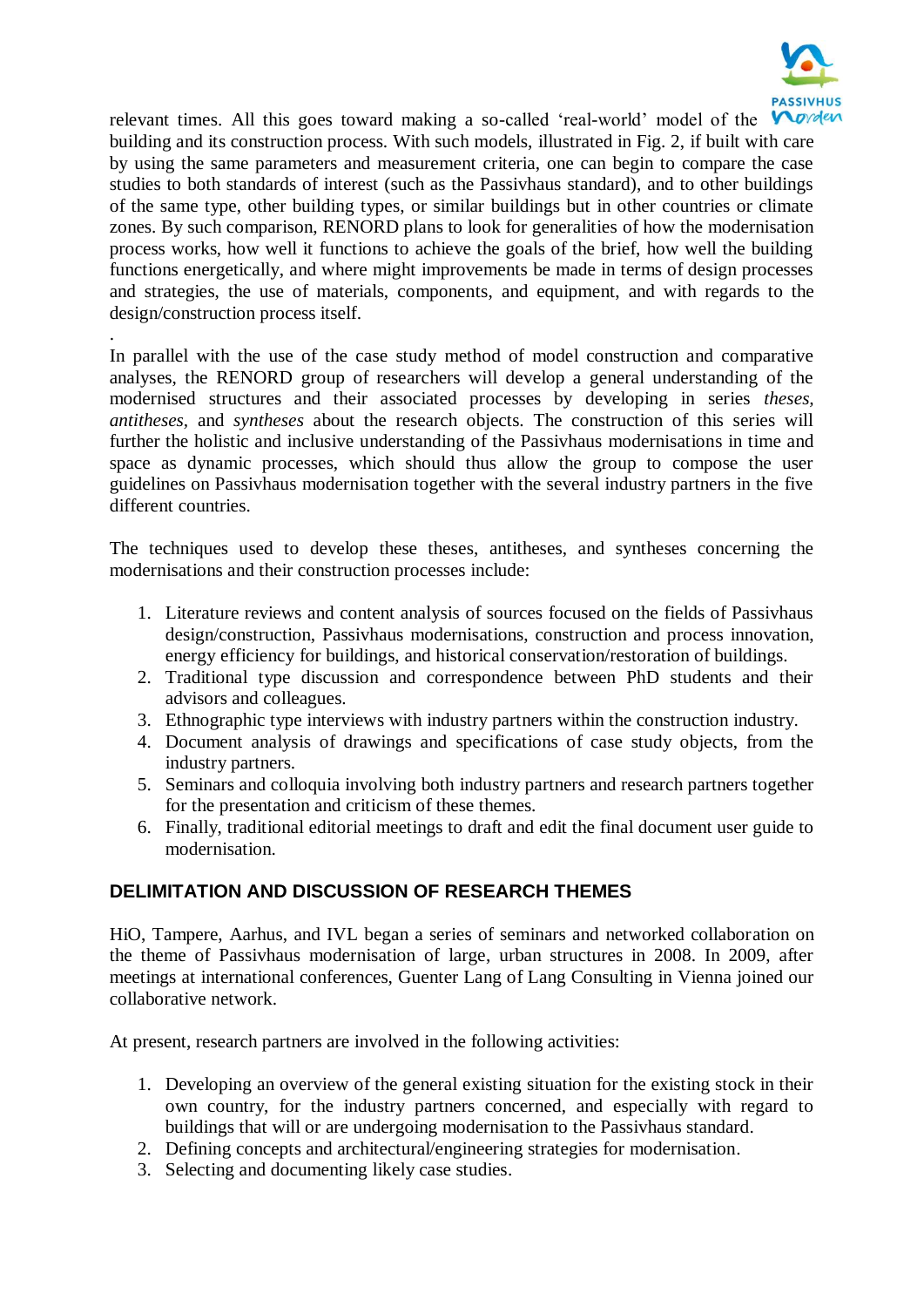

- 4. Conducting initial interviews with industry partners, including professional V design/engineering consultants and construction firms.
- 5. The conduct of major, public conferences on Passivhaus modernisations, at Aarhus the SuRe 2010 Sustainable Renovation Conference in March, 2010.
- 6. Planning for further international seminars between the research partners to take place during the balance of 2010.
- 7. Content analysis of prior research on Passivhaus modernisation and methods of study of the subject. (for example, Cf. Benjamin, 2008 and this references list).

# **DISCUSSION**

The RENORD research programme is at the moment performing the meta-analysis of prior research on the theme of Passivhaus modernisations and thus little comment can be made about this key aspect of the research content and the likely, applicable research methods, approaches, and themes of interest. We can say that reports in the published literature on the subject in German are quite extensive and should be reviewed as much as practical, time and language skills considering. It is already apparent from cursory readings of the literature that the following research themes are important challenges: The insulation of the building envelope, achieving cost-efficiency with high levels of energy efficiency and construction quality for housing blocks, developing coordinated and innovative processes within the construction sector to achieve high quality in the final product, and the development of innovative products and design/construction processes for Passivhaus modernisation.

Based on these apparent challenges, and through discussions between the research partners and between the research partners and the industry partners, it appears that a couple of themes or interest foci are developing for the research programme. Three themes gaining interest are:

- 1. The renovation of large, urban housing blocks from the  $20<sup>th</sup>$  Century to the Passivhaus standard. (Aarhus, Stockholm, and Tampere)
- 2. The renovation of the building envelope of large, urban buildings, to the Passivhaus standard, from a holistic perspective. (Oslo).
- 3. One other important theme is the cost-effective modernisation of large, urban buildings, taking into account detailed studies of the technical components and their affect on user satisfaction. (Tampere).

Aarhus has started their investigation of buildings with two projects: The first, an overall documentation project of existing and future energy efficiency renovation projects in Denmark by research assistant Karen Hansen, and the second, Sustainable Building Transformation by PhD student Terri Peters, a study of modernist housing blocks in Denmark from the  $20<sup>th</sup>$  Century. The second project looks at blocks from between 1945 and 1970, as examples of material culture that require care and understanding, and which seeks to propose ways that such housing can achieve enhanced user friendliness, better energy performance, and improved architectural quality.

The Oslo research team is coordinating international research communications and resource acquisition, while also starting the early stages of research on the overall building envelope. The PhD candidate Xavier Dequaire is doing research on Passivhaus renovations of schools in the greater Oslo region, as an example of how renovation deals with the built envelope, especially with regards to older buildings of more or less historical value, in congested urban sites. Such buildings present a myriad of challenges ranging from the aesthetic to the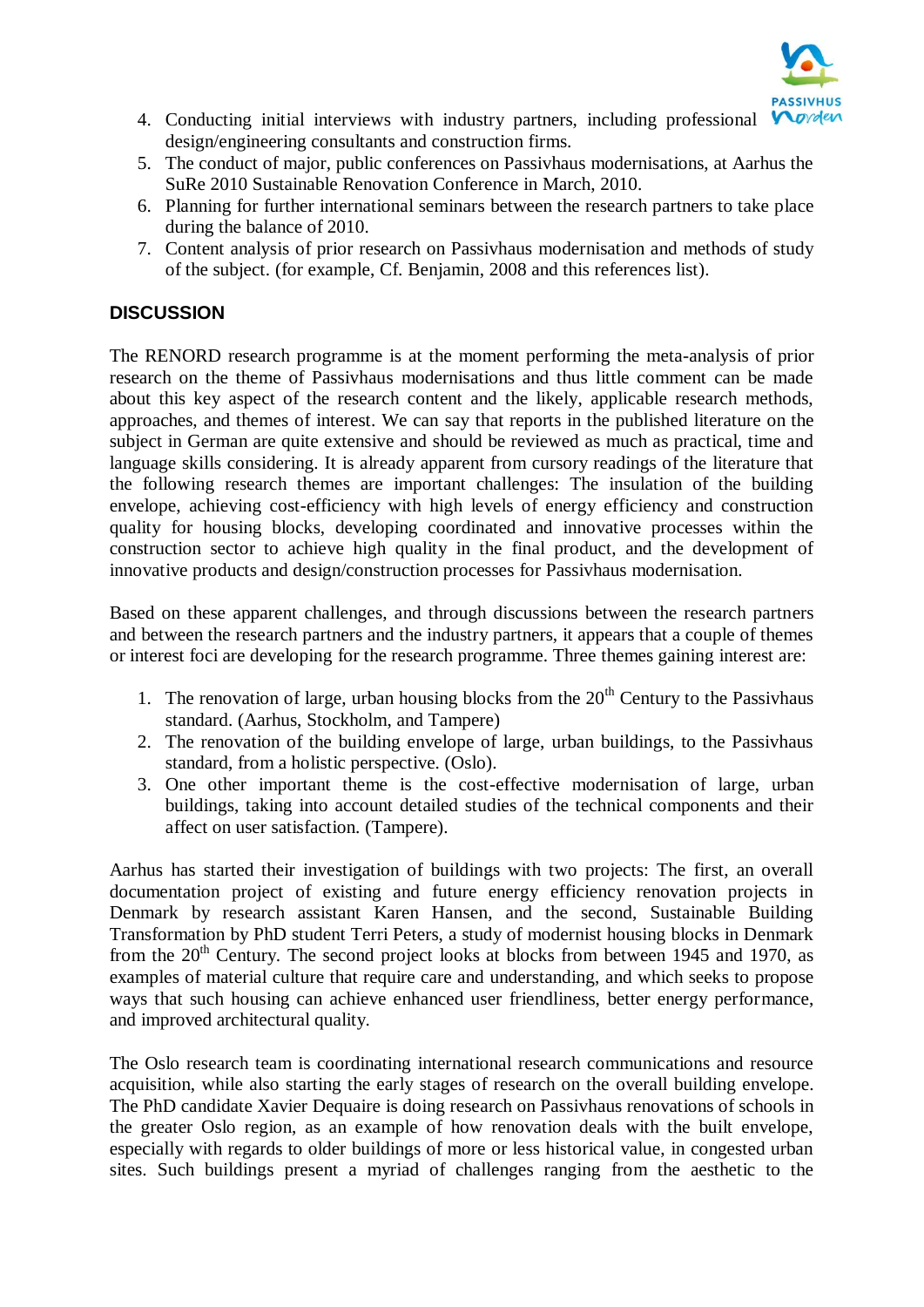

technical, and on to how to best deal with the design/construction process. This team is starting this effort off by performing initial interviews with industry partners who thus help us to focus on specific buildings as case studies. Once the case study objects are selected from the present initial list of candidates, we will begin with more detailed analyses of project documents, drawings, photographs, more interviews, attendance at project meetings, and site visits.

#### **Model of the existing building and the upgrading/modernisation process**



Figure 2. Modelling the interaction of factors affecting a Passivhaus building modernisation project

# **CONCLUSIONS**

The modernisation of the existing stock to the Passivhaus standard, or using Passivhaus components, is apparently a vital aspect of European, and indeed developed country, efforts to mitigate and adapt to Global Climate Change. Research in Norden on this subject is thus timely, important, and interesting as a scientific pursuit because it is of value to society at this point in history and there are still disagreements an apparent lack of knowledge and practical